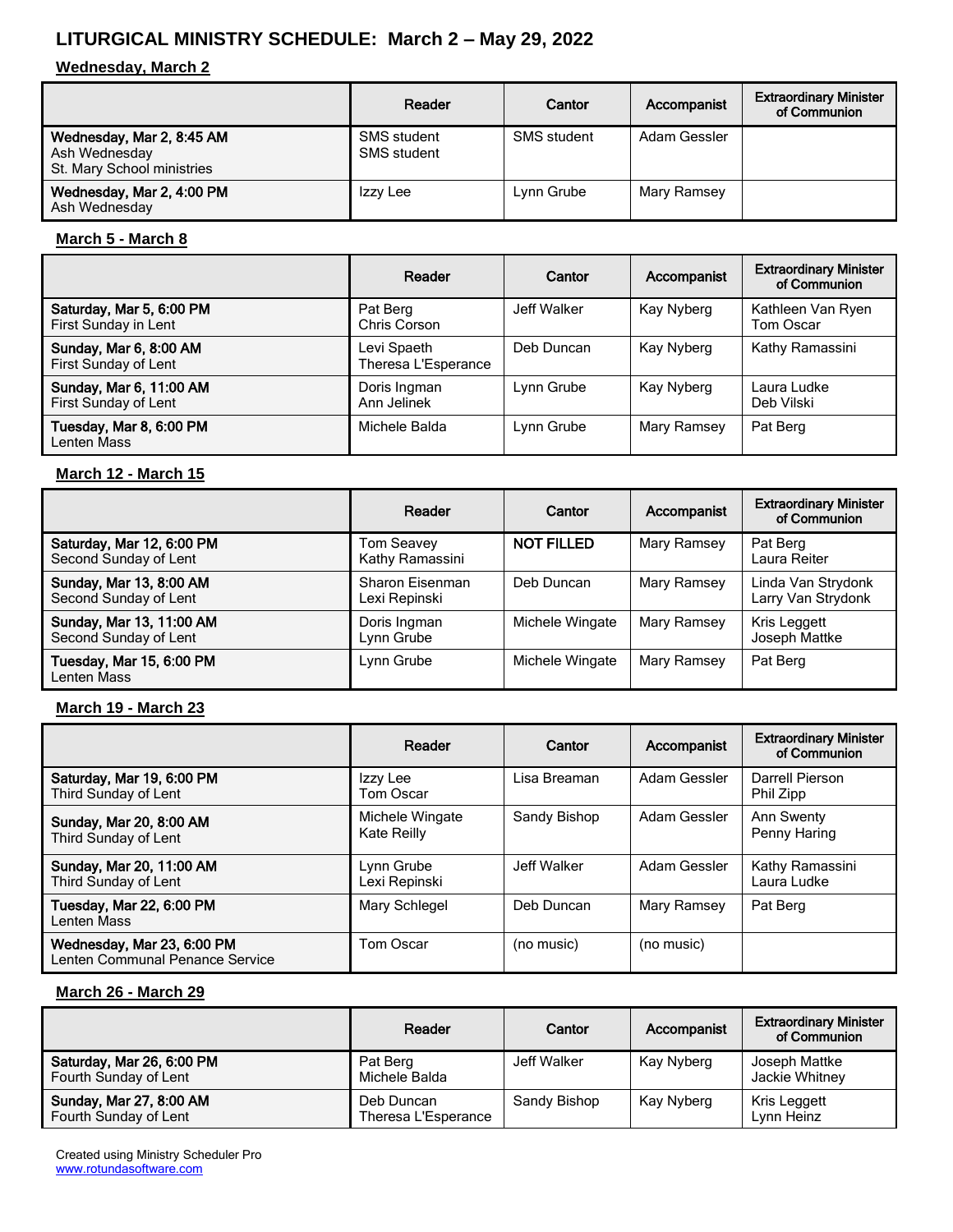|                                                   | Reader                        | Cantor          | Accompanist | <b>Extraordinary Minister</b><br>of Communion |
|---------------------------------------------------|-------------------------------|-----------------|-------------|-----------------------------------------------|
| Sunday, Mar 27, 11:00 AM<br>Fourth Sunday of Lent | Doris Ingman<br>Lexi Repinski | Michele Wingate | Kay Nyberg  | Laura Ludke<br>Deb Vilski                     |
| Tuesday, Mar 29, 6:00 PM<br>Lenten Mass           | Kathy Paulson                 | Sandy Bishop    | Mary Ramsey | Pat Berg                                      |

### **April 2 - April 5**

|                                                  | Reader                          | Cantor       | Accompanist | <b>Extraordinary Minister</b><br>of Communion |
|--------------------------------------------------|---------------------------------|--------------|-------------|-----------------------------------------------|
| Saturday, Apr 2, 6:00 PM<br>Fifth Sunday of Lent | Tom Oscar<br>Michele Balda      | Jeff Walker  | Mary Ramsey | Kathleen Van Ryen<br>Pat Berg                 |
| Sunday, Apr 3, 8:00 AM<br>Fifth Sunday of Lent   | Kathy Paulson<br>Levi Spaeth    | Deb Duncan   | Jan Huseby  | Jean Whalen                                   |
| Sunday, Apr 3, 11:00 AM<br>Fifth Sunday of Lent  | Doris Ingman<br>Kathy Ramassini | Sandy Bishop | Jan Huseby  | Laura Ludke                                   |
| Tuesday, Apr 5, 6:00 PM<br>Lenten Mass           | Ann Swenty                      | Jeff Walker  | Jan Huseby  | Pat Berg                                      |

# **April 9 - April 15**

|                                                                      | Reader                         | Cantor          | Accompanist | <b>Extraordinary Minister</b><br>of Communion |
|----------------------------------------------------------------------|--------------------------------|-----------------|-------------|-----------------------------------------------|
| Saturday, Apr 9, 6:00 PM<br>Palm Sunday of the Passion of the Lord   | Pat Berg<br><b>Tom Seavey</b>  | Lisa Breaman    | Jan Huseby  | Darrell Pierson<br>Joseph Mattke              |
| Sunday, Apr 10, 8:00 AM<br>Palm Sunday of the Passion of the Lord    | Mickey Loka<br>Levi Spaeth     | Michele Wingate | Jan Huseby  | Linda Van Strydonk<br>Larry Van Strydonk      |
| Sunday, Apr 10, 11:00 AM<br>Palm Sunday of the Passion of the Lord   | Ann Jelinek<br>Kathy Ramassini | Sandy Bishop    | Mary Ramsey | Kris Leggett<br>Jackie Whitney                |
| Tuesday, Apr 12, 6:00 PM<br>Holy Week Mass                           | Tami Jo Thieme                 | Jeff Walker     | Jan Huseby  | Pat Berg                                      |
| Thursday, Apr 14, 7:00 PM<br>Holy Thursday Mass of the Lord's Supper | Pat Berg<br>Mary Schlegel      | Lisa Breaman    | Jan Huseby  | Linda Van Strydonk<br>Larry Van Strydonk      |
| Friday, Apr 15, 1:00 PM<br>Good Friday                               | Kathy Paulson<br>Mickey Loka   | Deb Duncan      | Jan Huseby  | Lynn Heinz<br>Phil Zipp                       |

### **April 16 - April 17**

|                                                                           | Reader                           | Cantor                          | Accompanist | <b>Extraordinary Minister</b><br>of Communion |
|---------------------------------------------------------------------------|----------------------------------|---------------------------------|-------------|-----------------------------------------------|
| Saturday, Apr 16, 8:00 PM<br>Holy Saturday Easter Vigil                   | Kathy Ramassini<br>Tom Oscar     | Lisa Breaman<br>Michele Wingate | Jan Huseby  | Laura Reiter<br>Pat Berg                      |
| Sunday, Apr 17, 8:00 AM<br>Easter Sunday of the Resurrection of the Lord  | <b>Ann Swenty</b><br>Kate Reilly | Jeff Walker                     | Kay Nyberg  | Linda Van Strydonk<br>Larry Van Strydonk      |
| Sunday, Apr 17, 11:00 AM<br>Easter Sunday of the Resurrection of the Lord | Chris Corson<br>Doris Ingman     | Sandy Bishop                    | Mary Ramsey | Deb Vilski<br>Laura Ludke                     |

### **April 23 - April 24**

|                                                                                        | Reader                           | Cantor          | Accompanist  | <b>Extraordinary Minister</b><br>of Communion |
|----------------------------------------------------------------------------------------|----------------------------------|-----------------|--------------|-----------------------------------------------|
| Saturday, Apr 23, 6:00 PM<br>2 <sup>nd</sup> Sunday of Easter - Sunday of Divine Mercy | Sharon Eisenman<br>Michele Balda | Jeff Walker     | Adam Gessler | Laura Reiter<br>Phil Zipp                     |
| Sunday, Apr 24, 8:00 AM<br>2 <sup>nd</sup> Sunday of Easter - Sunday of Divine Mercy   | Kathy Paulson<br>Tami Jo Thieme  | Michele Wingate | Adam Gessler | Penny Haring                                  |
| Sunday, Apr 24, 11:00 AM<br>2 <sup>nd</sup> Sunday of Easter-Sunday of Divine Mercy    | Lexi Repinski<br>Kathy Ramassini | Michele Wingate | Adam Gessler | Joseph Mattke<br>Deb Vilski                   |